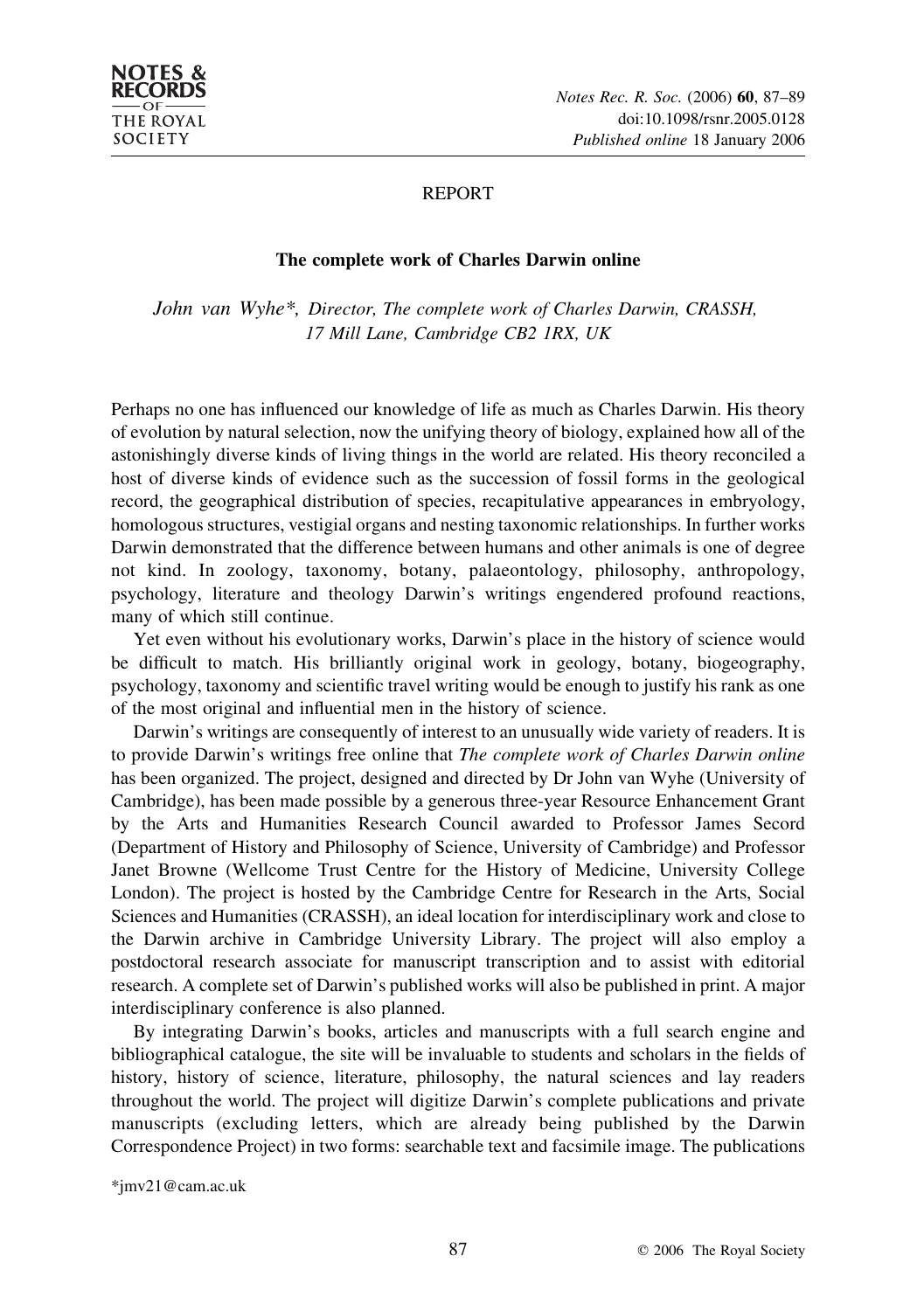#### 88 J. Wyhe

include 42 volumes written or edited by Darwin and 246 shorter publications such as articles. The site will include all editions in English of Darwin's work published in his lifetime, and all known journal articles; variant editions and issues will also be provided in full, rather than corrected passages alone. There are plans to also include translations into other languages. Complete bibliographical information will be provided with each text. The Charles Darwin Trust is generously supplying most of the original volumes to be digitized from the Quentin Keynes bequest. Canonical secondary sources will also be included such as Richard Darwin Keynes' edition of Darwin's Zoology notes from the Beagle voyage,<sup>[1](#page-2-0)</sup> Nora Barlow's edition of Darwin's Autobiography  $(1958)^2$  $(1958)^2$  and Francis Darwin's Life and letters  $(1887)$ .<sup>[3](#page-2-0)</sup> In addition, Darwin's works will be enriched with links to complete contemporary reviews and related texts cited by Darwin. The site will be organized around a comprehensive database with entries for every known Darwin publication and manuscript worldwide. The site will be fully searchable, with hyperlinks interconnecting material. It will be the most complete, accessible and authoritative scholarly resource on Darwin ever created. The site [\(http://](http://darwin-online.org.uk) [darwin-online.org.uk](http://darwin-online.org.uk)) should be launched within the next few months.

## FURTHER DETAILS

The leading concern is to provide high-quality electronic copies of primary historical source materials quickly and cost-effectively to the world. It is important that primary materials be used and searched in ways unrestricted by the interests or forethought of editors. We shall therefore not provide a variorum edition. Minimal but sufficient editorial matter will be provided. The project will not invest in costly and time-consuming thick encoding of texts so as to provide much more primary material with the same resources. Manuscript transcriptions will be given in clear text form, using Tanselle's editorial principles. Deletions and insertions will be recorded when significant.

The site will include a split-screen facility that will allow users to see the actual manuscript next to the transcript, thus rendering it unnecessary to invest in labour-intensive editorial notation of, for example, the fact that a passage was written in the margin. This will also allow users to compare different editions or different works side by side.

In the first instance, through the courtesy of Cambridge University Library, scans of microfilm images of the manuscripts will be used to make them available quickly on the Internet. In the future it is hoped that, with further funding, the manuscripts will be scanned digitally at high resolution in colour.

The project will begin by first verifying a number of pre-existing manuscript transcriptions, provided by other scholars. To discover which untranscribed manuscripts are most desirable and to avoid duplication of effort, members of the Darwin research community were asked which manuscripts were most needed. These responses have been assembled to prioritize manuscript transcription. One of the first transcriptions will therefore be Darwin's Beagle pocket notebooks with the permission of English Heritage.

The backbone of the site will be a database consisting of a complete bibliographical and manuscript catalogue interlinking the entire collection of texts and images. The catalogue will list all known Darwin manuscripts in the world and links to those that have been digitized.

The catalogue will also incorporate Richard Freeman's Bibliographical handlist (1977).<sup>[4](#page-2-0)</sup> Reproduction permission has been granted by the copyright owner, The Charles Darwin Trust, together with many unpublished corrections.